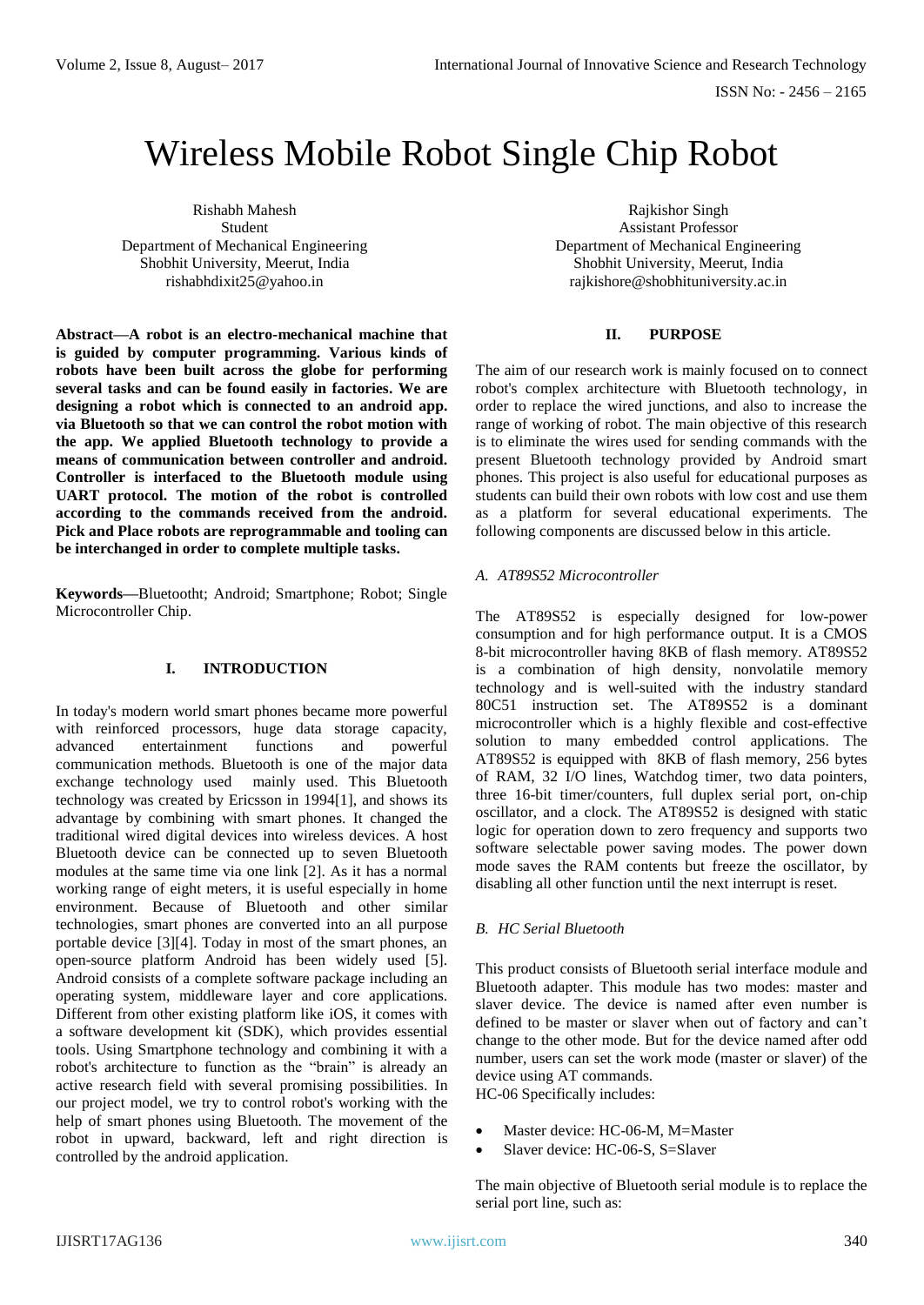One is connected to the Bluetooth master device while the other one is connected to the slave device. Their connection can only be done once the pairing is completed between them. This Bluetooth connection is like a serial port line connection with RXD, TXD signals and they can communicate with each other.

- When MCU has Bluetooth salve module, it can easily communicate with Bluetooth adapter of laptops and smart phones.
- The Bluetooth devices available in the market are mostly salve devices. So, we have to use master module to make pair and communicate with slave devices.
- Bluetooth serial module's operation doesn't need any drive, and can communicate with the other Bluetooth devices also. Communication between two Bluetooth modules requires minimum two conditions:
	- The communication must be between master and Slave.
	- The password must be accurate.

#### *C. L293D*

The L293D is a dual H-Bridge motor driver IC. Motor drivers works as current amplifiers since they take a low-current control signal and convert them into a higher current signal. This amplified current signal is used to run the motor. L293D is designed to provide bidirectional drive currents of up to 600-MA at voltages from 4.5V to 36V. It is used to drive inductive loads such as relays, solenoids, dc motors and bipolar stepping motors, as well as other high-current/high voltage loads in positive supply applications. On the L293D, external high-speed output clamp diodes are used for inductive transient suppression.

#### *D. DC Motor*

Almost all mechanical movements that we see around us is accomplished by an electric motor. Motors converts electrical energy into mechanical energy. Electric motor is used to operate numerous devices that we use in our everyday life.

#### *E. Universal Asynchronous Receiver-Transmitter (UART)*

UART is an individual integrated circuit used for serial communications in which data format and transmission speed is configurable. The electric signaling levels and methods are handled by a driver circuit external to a UART. A UART is a part of an IC which is used for serial communications over a computer. UART are now commonly integrated in microcontrollers.

## **III. BLOCK DIAGRAM**



Fig. 1: Block Diagram of Bluetooth Controlling 89s51 Microcontroller.

## **IV. APPLICATION INSTRUCTIONS**

- Firstly, pair your mobile with HC-06 Bluetooth module. Use default password for pairing as '1234'.
- Choose "Select Drive" option.
- On selecting "Up Arrow", it sends the data "A" to the module connected. When controller detects "A", the robot moves forward.
- On selecting "Down Arrow", it sends the data "B" to the module. When controller detects "B", the robot starts moving in reverse direction.
- On selecting "Left Arrow", it sends the data "C" to the module. When controller detects "C", the robot turns in left direction.
- On selecting "Right Arrow", it sends the data "D" to the module. When controller detects "D", the robot turns in right direction.
- On selecting "Stop" button, it sends a data "E" to the module. When controller detects "E", the robot will stop working.
- "Disconnect" option is used to unpair Bluetooth module.



Fig. 2: Bluetooth RC Controller